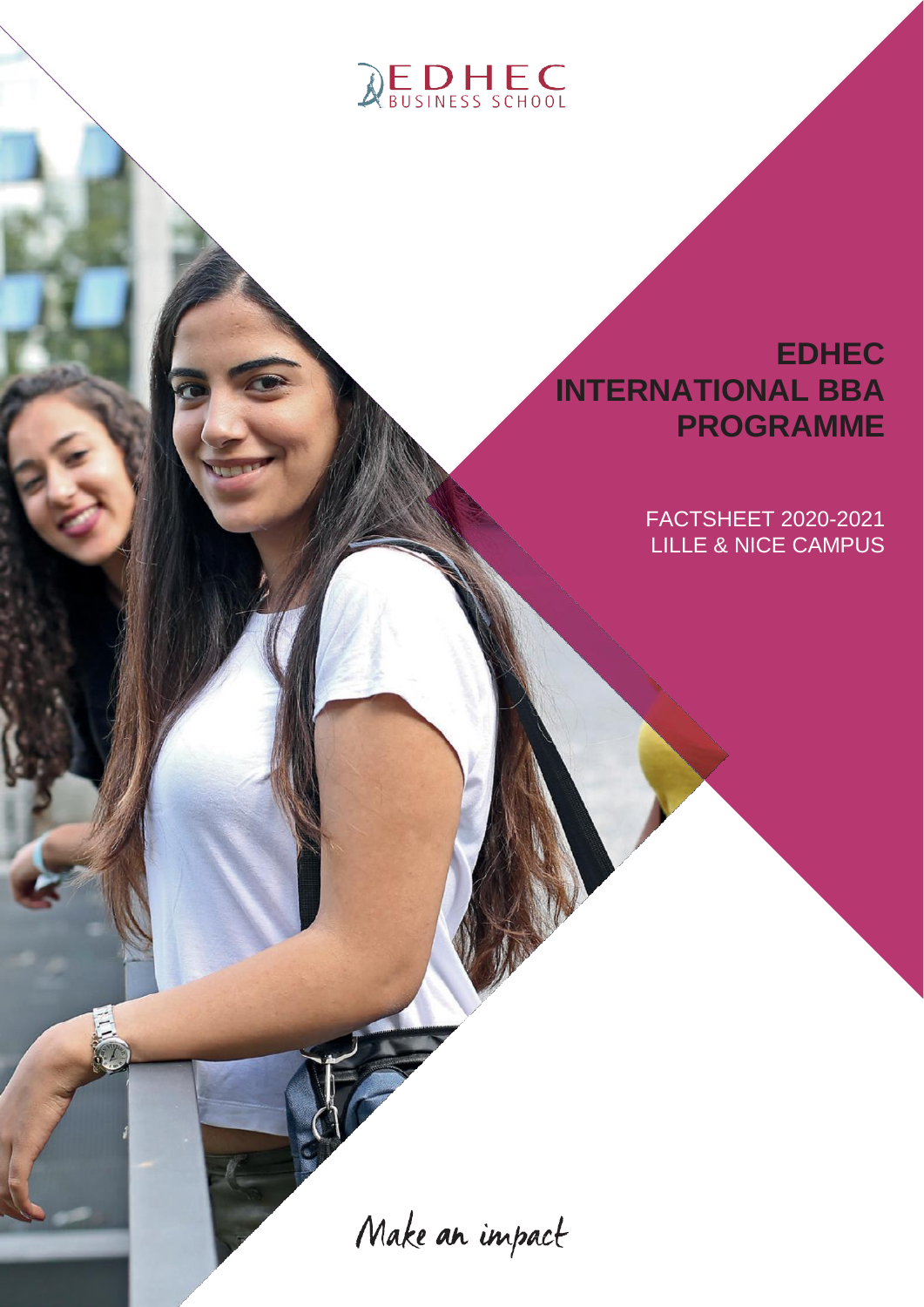EDHEC IS PLEASED TO WELCOME EXCHANGE STUDENTS ON ANY ONE OF OUR INTERNATIONAL UNDERGRADUATE LEVEL PROGRAMMES, TAUGHT IN EITHER FRENCH OR ENGLISH.

The School is affiliated with the Catholic University in Lille. Its two main campuses (Lille and Nice), and three executive campuses (Paris, London and Singapore), have over 8 600 students enrolled and are offering highly competitive business degrees at undergraduate, graduate and postgraduate levels. Since its creation in 1988, EDHEC International BBA's mission has been to train aspiring young managers. Our goal is to reveal our students' innovative and ambitious talents to lead projects and people in today's global economy. Performance, reactivity, flexibility, originality and diversity are the dominant features of our learning project where the student is placed firmly at the centre of our attention. EDHEC Business School: Make an impact [click here.](https://youtu.be/0p3NYQLtatc)

## Addresses

**LILLE CAMPUS** 24 avenue Gustave Delory, CS 50411, 59057 Roubaix Cedex 1, France

**NICE CAMPUS** 393 Promenade des Anglais, BP 3116, 06202 Nice Cedex 3, France

## Locations



EDHEC Business School chose to build its Lille International Campus on an exceptional site of 21 acres. Located in Lille metropolis, the campus has been designed to meet the highest international standards, to respect the environment, and to provide students with superior pedagogical, sporting, cultural and accommodation facilities. Open since September 2010, the new campus features: one amphitheatre of 750 seats, 20 amphitheatres of 100 seats, trading rooms, e-learning room, multi-media centre, student residences and 3000 m² of sports' facilities.

EDHEC Lille Campus : [click here](https://www.youtube.com/watch?v=thaXirW3DOo&t=3s)

# **Nice Campus**

The EDHEC Nice Campus is located in an elegant and modern complex overlooking the Mediterranean Sea in the vicinity of the Nice Côte d'Azur International Airport. It consists of 13 amphitheatres (one with 300 seats), lecture halls, a Thomson Reuters trading room, an e-learning room and many more excellent student facilities. A new extension was opened in September 2013. This brand new extra building includes extensive dedicated spaces, specifically designed for students to work in groups or alone. It also features a new library, a gym, a music room and facilities which aim to that contribute to the overall satisfaction and wellbeing of our students.

EDHEC Nice Campus : [click here](https://www.youtube.com/watch?v=QF-kUzLr33w)



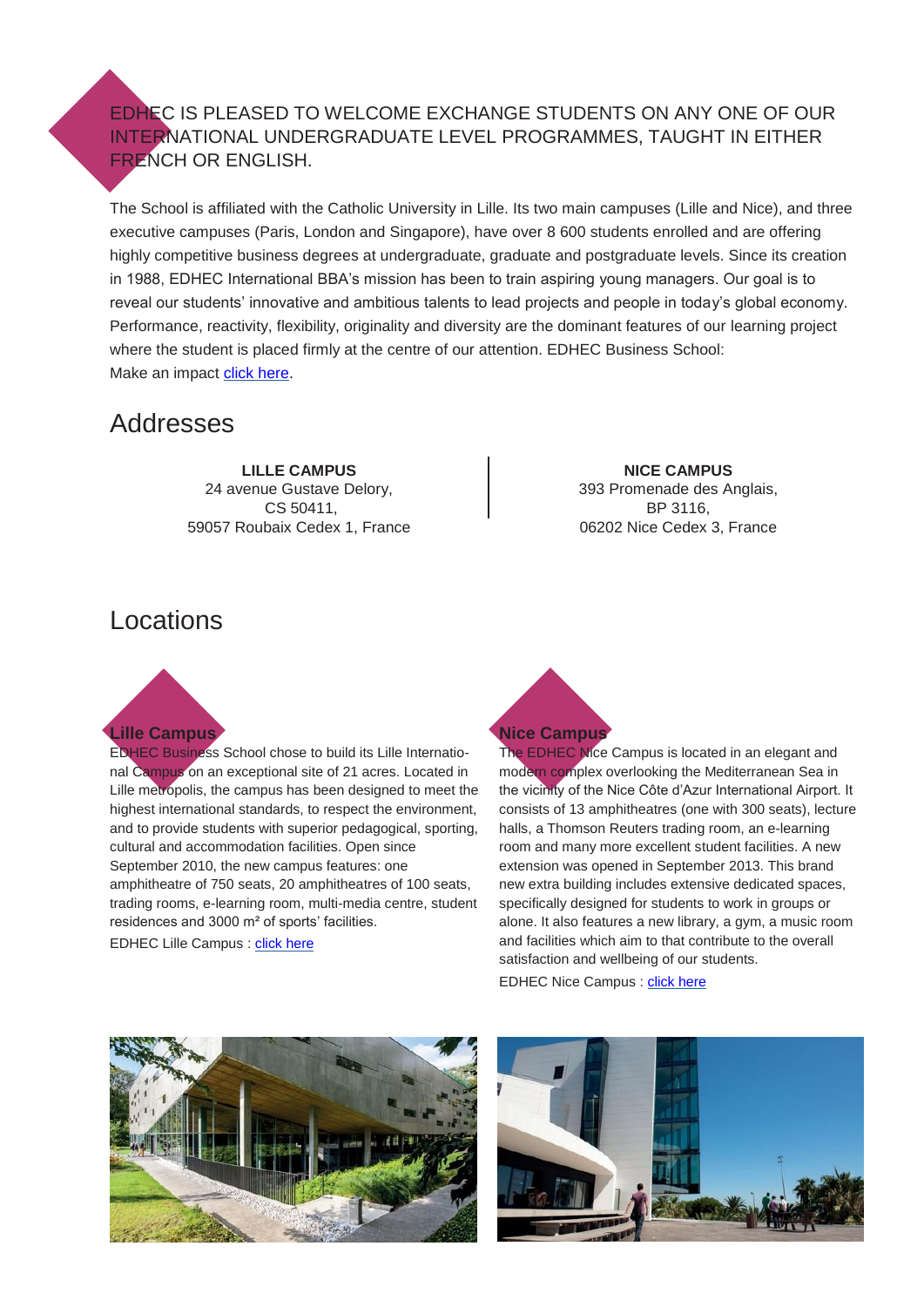## **CONTACTS**

| <b>ERASMUS Code</b><br>F LILLE 15                                                                                            | <b>Richard PERRIN</b><br>Associate Dean for International Relations<br><b>EDHEC Business School</b><br>Richard.perrin@edhec.edu                           |                                                                                                 |  |
|------------------------------------------------------------------------------------------------------------------------------|-----------------------------------------------------------------------------------------------------------------------------------------------------------|-------------------------------------------------------------------------------------------------|--|
| Website:<br>www.edhec.edu                                                                                                    | <b>Andrea BUTTERWECK</b><br>Manager, Study Abroad Office,<br><b>EDHEC International BBA</b><br>andrea.butterweck@edhec.edu                                | <b>Sophie SIMARD</b><br>Head of International Development,<br>Sophie.SIMARD@edhec.edu           |  |
|                                                                                                                              | <b>Lille Campus</b>                                                                                                                                       | <b>Nice Campus</b>                                                                              |  |
| <b>STUDY ABROAD OFFICE</b><br><b>Academic Matters</b><br>Incoming & Outgoing students                                        | <b>Ludivine TOLLITTE</b><br><b>Study Abroad Office Coordinator</b><br>Ludivine.tollitte@edhec.edu                                                         | <b>Laura CLARK</b><br>Study Abroad Office Coordinator<br>Laura.clark@edhec.edu                  |  |
|                                                                                                                              | <b>Jasmine RAMON</b><br>Study Abroad Office Assistant<br>jasmine.ramon@edhec.edu                                                                          | <b>Hannah Sztumpf</b><br><b>Study Abroad Office Assistant</b><br>hannah.sztumpf@edhec.edu       |  |
| <b>INTERNATIONAL STUDENTS</b><br><b>OFFICE</b><br><b>Practical Matters</b><br>(accommodation, visa etc)<br>Incoming students | <b>Yasmine NICOLLE</b><br>Manager International Students Office<br>Yasmine.nicolle@edhec.edu<br>https://www.edhec.edu/en/iso/international-student-office |                                                                                                 |  |
|                                                                                                                              | <b>Céline MARSY</b><br>International Students Office Coordinator                                                                                          | <b>Palaman GBAMBOK</b><br>International Students Office Officer                                 |  |
|                                                                                                                              | <b>Nicolas FLASZENSKI</b><br>International Students Office Assistant                                                                                      | <b>Emilie DE CONINCK</b><br>International Students Office Assistant                             |  |
|                                                                                                                              | <b>Kathleen BERNARD</b><br>International Students Office Assistant<br>Edhecwelcome2lille@edhec.edu                                                        | <b>Isabelle COSENTINO</b><br>International Students Office Assistant<br>Welcome.2nice@edhec.edu |  |
| <b>MAILING ADDRESS</b>                                                                                                       | 24 Avenue Gustave Delory CS<br>50411<br>59057 Roubaix Cedex 1, France                                                                                     | Promenade des<br>Anglais BP 3116<br>06202 Nice Cedex 3, France                                  |  |

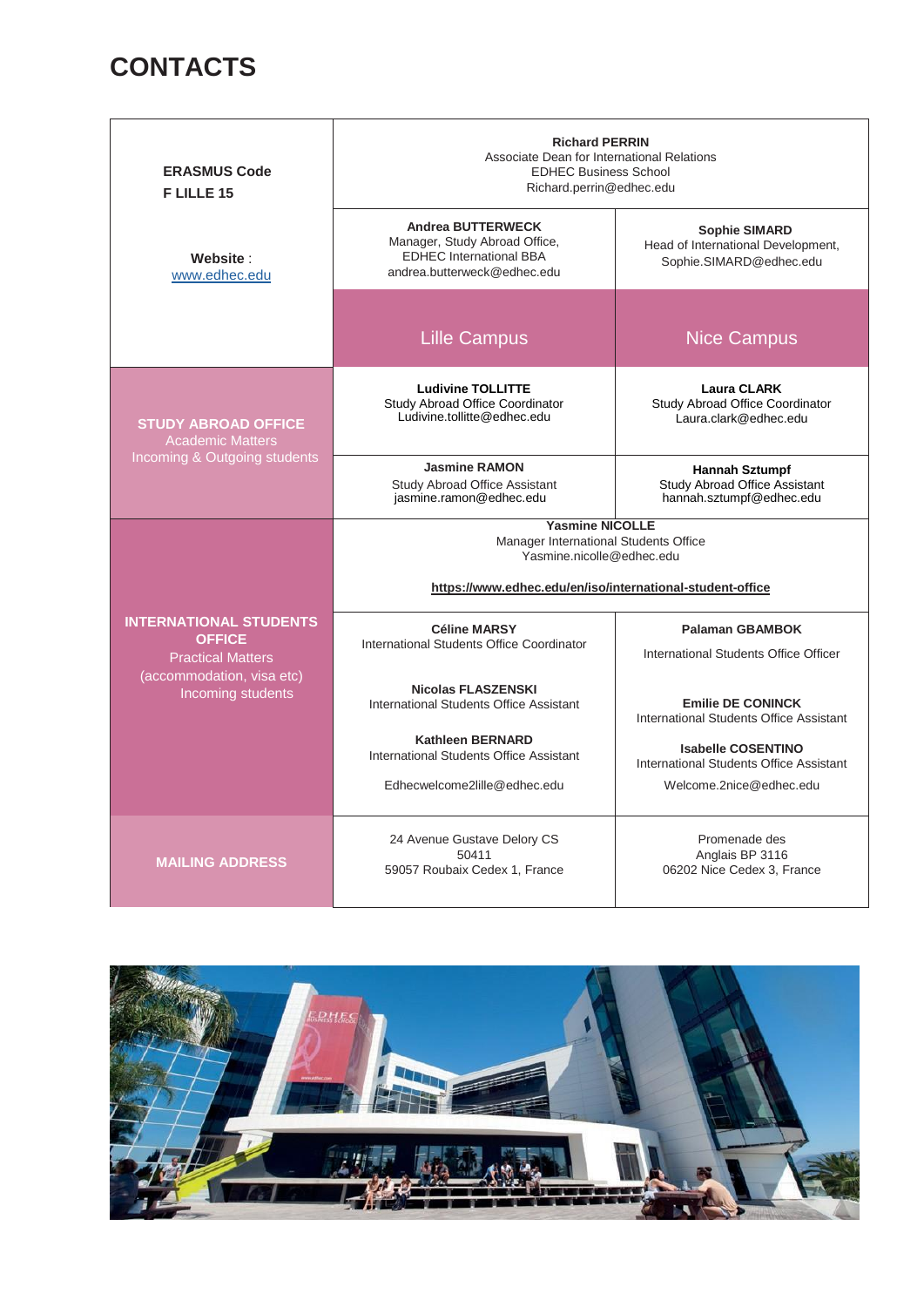## **PROGRAMME - ACADEMIC MATTERS**

The EDHEC International BBA Business Management programme is divided into two 2-year cycles, over a four-year period. The first period focuses on adaptability and includes courses on general culture, company practices and learning about business basics. The second period concentrates on training the students to rapidly become operational managers. Concentrations in the third and fourth years explore five basic business sectors in-depth: Finance, Marketing, Human Resources Management, Entrepreneurship and Audit.

## **FALL SEMESTER 2020/2021\*\***

## **Tracks taught in English**

- EDHEC International BBA 2nd year Business Fundamentals, *Lille Campus* [course list](https://www.edhec.edu/sites/myedhec/files/doc_international/Course_List_BBA2S1_ET.pdf) / [course outlines](https://www.edhec.edu/sites/myedhec/files/BOOK%20BBA2_ET_LILLE_2020_21_LILLE.pdf)
- EDHEC International BBA upper undergraduate level International Business Management, *Nice & Lille Campus* [course list](https://www.edhec.edu/sites/myedhec/files/doc_international/Course_List_IBT_FALL%202020_EN_0.pdf) / [course outlines](https://www.edhec.edu/sites/myedhec/files/BOOK%20BBA4_IBT_NICE_2020_21%20-%20update%2009%2009%2020.pdf)
- EDHEC International BBA 4th Sector Specialisation: Hospitality and Event Management, *Nice Campus* [course list\\*](https://www.edhec.edu/sites/myedhec/files/doc_international/Course_List_BBA4S1_HOSP_EN_20.pdf)/ [course outlines](https://www.edhec.edu/sites/myedhec/files/Fall_20_21_BOOK%20BBA4_NICE_2020_21_Hospitality.pdf)

\*special prerequisites required

## **Tracks taught in French**

- EDHEC International BBA 2nd year Business Fundamentals, *Nice & Lille campus* [course list](https://www.edhec.edu/sites/myedhec/files/doc_international/Course_List_BBA2S1_FR20.pdf) / [course outlines](https://www.edhec.edu/sites/myedhec/files/Fall_20_21_BOOK%20BBA2_FT_LN.pdf)
- EDHEC BBA 3rd year Academic Specialisation Finance or Marketing, *Nice & Lille Campus* [course list](https://www.edhec.edu/sites/myedhec/files/doc_international/Course_List_BBA3S1_FR20.pdf) [/course outlines](https://www.edhec.edu/sites/myedhec/files/Fall_20_21_BOOK%20BBA3_LN_2020_21_Academic%20specialization%20Marketing%20OR%20Finance.pdf)
- EDHEC International BBA 4th year Sector specialisation: Luxury Sector or E –Commerce, *Nice Campus* [course list\\*](https://www.edhec.edu/sites/myedhec/files/doc_international/Course_List_BBA4S1_SPEC_FR_20.pdf)[/course outlines](https://www.edhec.edu/sites/myedhec/files/Fall_20_21_BOOK%20BBA4_NICE_Luxury_%20E%20COMMERCE.pdf)

\*special prerequisites required

\*\* The course lists and course outlines are based on 2019/2020 information and might slightly change for 2020/2021

## **SPRING SEMESTER 2020/2021\*\***

## **Tracks taught in English**

- EDHEC International BBA 2nd year Business Fundamentals, *Lille Campus*[, course list](https://www.edhec.edu/sites/myedhec/files/doc_international/Course_List_BBA2S2_EN21_.pdf) [/ course outlines](https://www.edhec.edu/sites/myedhec/files/BOOK%20BBA2_ET_LILLE_2020_21_LILLE.pdf)
- EDHEC International BBA upper undergraduate level International Business Management, *Nice & Lille Campus* [course list](https://www.edhec.edu/sites/myedhec/files/doc_international/Course_List_IBT_SPRING%202021_EN.pdf) / [course outlines](https://www.edhec.edu/sites/myedhec/files/Spring_20_21_BOOK%20BBA3_IBT_LN_.pdf)

## **Tracks taught in French**

• EDHEC International BBA 2nd year Business Fundamentals, *Nice & Lille campus* [course list](https://www.edhec.edu/sites/myedhec/files/doc_international/Course_List_BBA2S2_FR_20.pdf) [/ course outlines](https://www.edhec.edu/sites/myedhec/files/Spring_20-21_BOOK%20BBA2_FT_LN.pdf) \*\*\*The course lists and course outlines are based on 2019/2020 information and might slightly change for 2020/2021

## **French Language Courses**

EDHEC Business School offers French language courses to visiting students free of charge available on both Lille and Nice campuses.

- **•** Regular term courses (Fall and Spring semester)
- **•** Several levels will be offered (beginner, intermediate, advanced/Business French).
- **•** French courses should be considered as regular courses, each French course is awarded 5 ECTS for simple exchange students and class attendance is mandatory.

## **EDHEC Summer courses 2021**

**June 14 th to July 9th, 2021**

- **Globalising Europe**: gain insight into European business, institutions & economics challenges (Graduate students) only)
- **Leisure and Lifestyle**: explore the leisure economy through companies in the region of Cannes, Nice & Monaco (Undergraduate students only)

Website: [www.edhec-summer-school.com](http://www.edhec-summer-school.com/)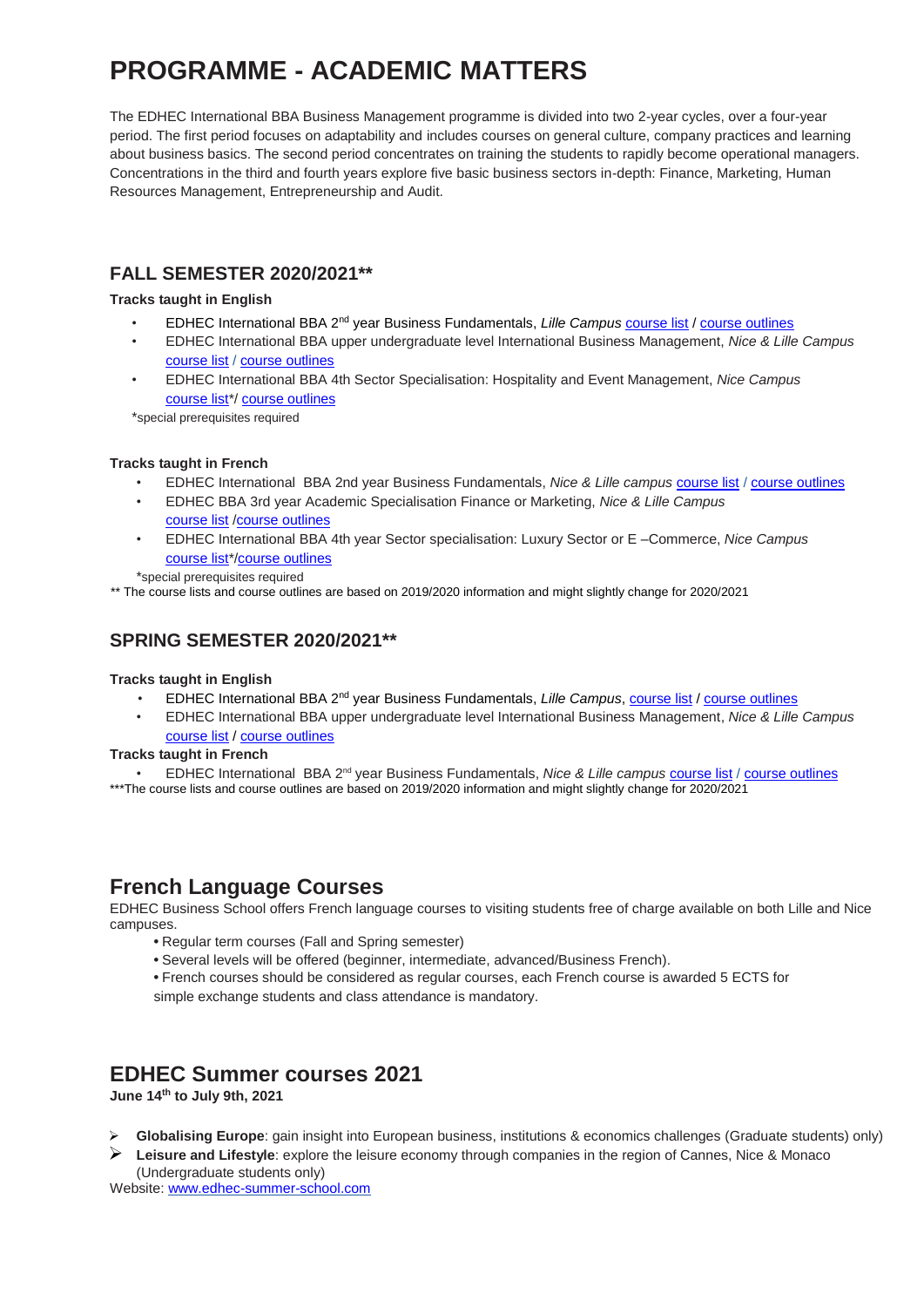## **ACADEMIC CALENDAR**

| Fall semester and full year 2020 2021 |                                                           |  |
|---------------------------------------|-----------------------------------------------------------|--|
| April 15 <sup>th</sup>                | Online nomination deadline for partner institutions       |  |
| May 12 <sup>th</sup>                  | Online application deadline for incoming students         |  |
| May 31st                              | Online course registration deadline for incoming students |  |
| August 26th                           | <b>Mandatory Welcome Session</b>                          |  |
| End of August                         | Beginning of classes                                      |  |
| December 23rd                         | End of classes (including exams)                          |  |

\* We advise Non-European students to start working on their applications early! The sooner they apply the sooner they will get their acceptance letter to start their VISA procedure.

| Spring semester and full year 2020 -2021 |                                                                        |  |
|------------------------------------------|------------------------------------------------------------------------|--|
| October 10 <sup>th</sup>                 | Online nomination deadline for partner institutions                    |  |
| October 30th                             | Online application and course choice deadline for incoming<br>students |  |
| 1 <sup>St</sup> week of January          | Mandatory Welcome Session 2 <sup>nd</sup> year programme               |  |
| 1 <sup>St</sup> week of January          | Beginning of classes 2 <sup>nd</sup> year programme                    |  |
| End of January                           | Mandatory Welcome Session 3 <sup>rd</sup> year programme               |  |
| Begin of February                        | Beginning of classes 3 <sup>rd</sup> year programme                    |  |
| End of May                               | End of classes (including exams)                                       |  |

We suggest arriving about two or three days prior to the Welcome Session to have time to settle in. A mandatory international student Welcome Session will be planned a day or two before the start of each programme. Details will be announced upon acceptance. Late arrival is not accepted.

## Nomination Procedure for Partner Institutions

Partner institutions will be asked to register the nominated students on-line. Each institution will receive an e-mail from EDHEC International BBA with the necessary information (URL, username, password etc.). A confirmation e-mail will then be sent to each institution.

## Online Application & Course Registration Process

After nomination by the home institution, students will be asked to follow an online application procedure. Information on how to register will be sent directly to students via email. Exchange students must fill out their details online and upload the following documents:

- EDHEC International BBA course choice form duly signed and stamped by home university (PDF)
- 1 identity picture (headshot, jpeg format)
- Copy of official transcript(s) of grades (PDF)
- Copy of passport or national identity card for European students (PDF)

**Double degree students** need to submit additional documents and take the courses agreed in the framework of the double degree agreement.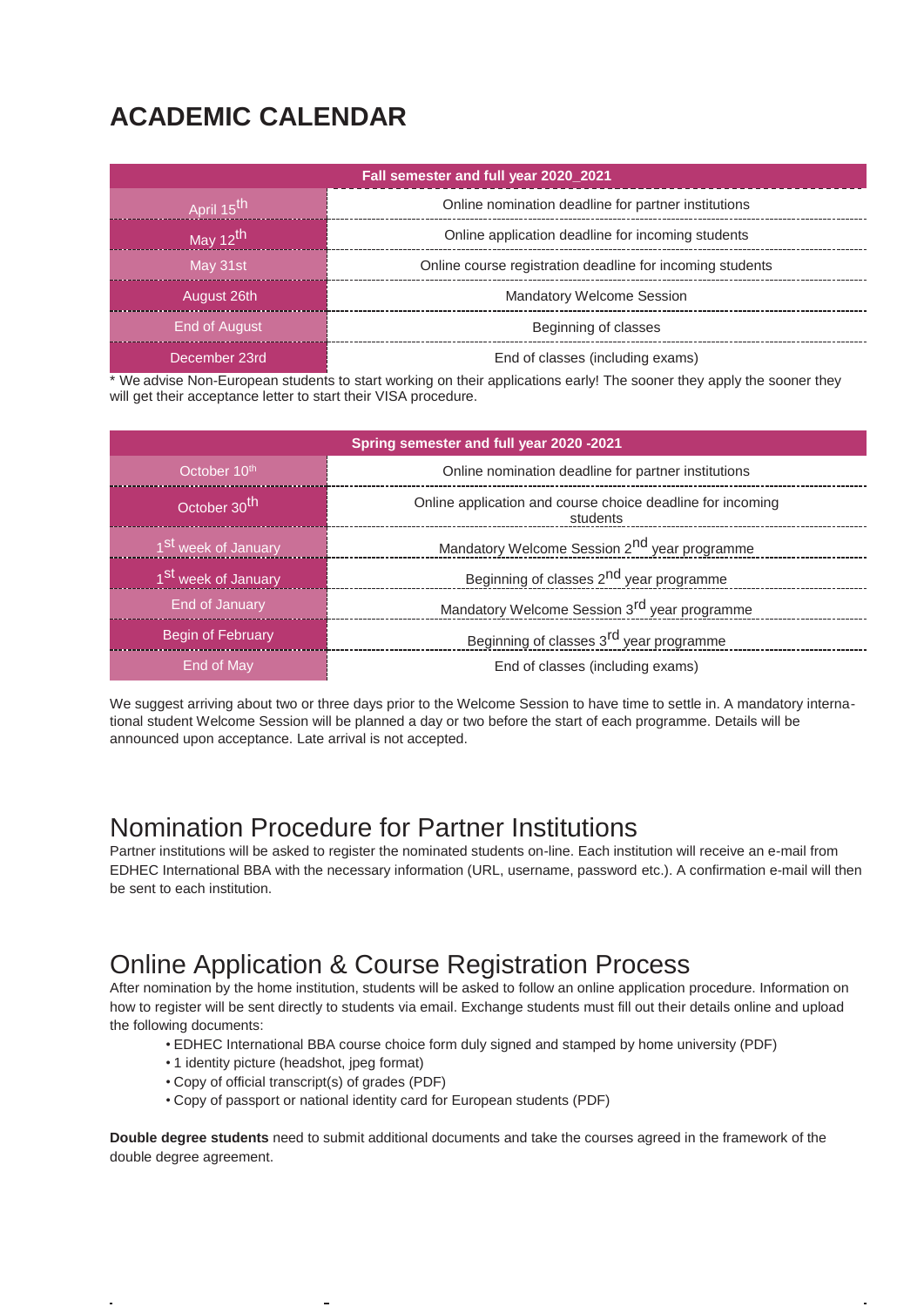## **PRACTICAL MATTERS**

## Prepare your arrival to France

Please check the International Student Office's [website:](https://www.edhec.edu/en/iso/international-student-office) https://www.edhec.edu/en/iso/international-student-office

## Accommodation

Once accepted in the EDHEC exchange programme, the International Students Office will contact you personally to inform you about available accommodation options for both Lille and Nice campuses. These options are on a first come, first served basis so it is best to reserve early as student housing is on high demand.

### **LILLE CAMPUS NICE CAMPUS**

Accommodation: On-campus accommodation is available Accommodation: Only off-campus accommodation In the EDHEC residence. 2 options are offered: kots and is available. private studios. We suggest also off-campus options when offers are made available to us.

## Visa & Residence Permit

Prior to your departure, please check on the [French Ministry of Foreign Affairs](http://www.diplomatie.gouv.fr/en/coming-to-france/getting-a-visa/) whether you are required to apply for a visa or not. If you do not have a European passport, you must have a visa to study in France (even if you have a residence permit from a European country).

Exchange students are requested to provide the International Students Office with all official mandatory documents on the day of the Welcome Session (Please refer to your e-mails). Students who do not provide these documents cannot be accepted.

## Health & Medical Coverage

### EU students - Under 28 years old:

Visiting students coming from EEC countries must submit their European medical card. Citizens from Quebec must submit the SE-Q-106 form.

## Non-EU students - Under 28 years old:

Students must take out the French national health insurance scheme (sécurité sociale, approximately 215 ). It is mandatory under French law to be assigned to the French health insurance for students even if you have your own personal insurance in your country). However, the French social security starts on 1 September so students are required to be personally insured upon their arrival until that date.

### All nationalities - 28 years old and above:

Visiting students older than 28, from different nationalities are required to take out an international medical plan no matter the duration of their stay. Proof of their health insurance will be asked upon arrival.